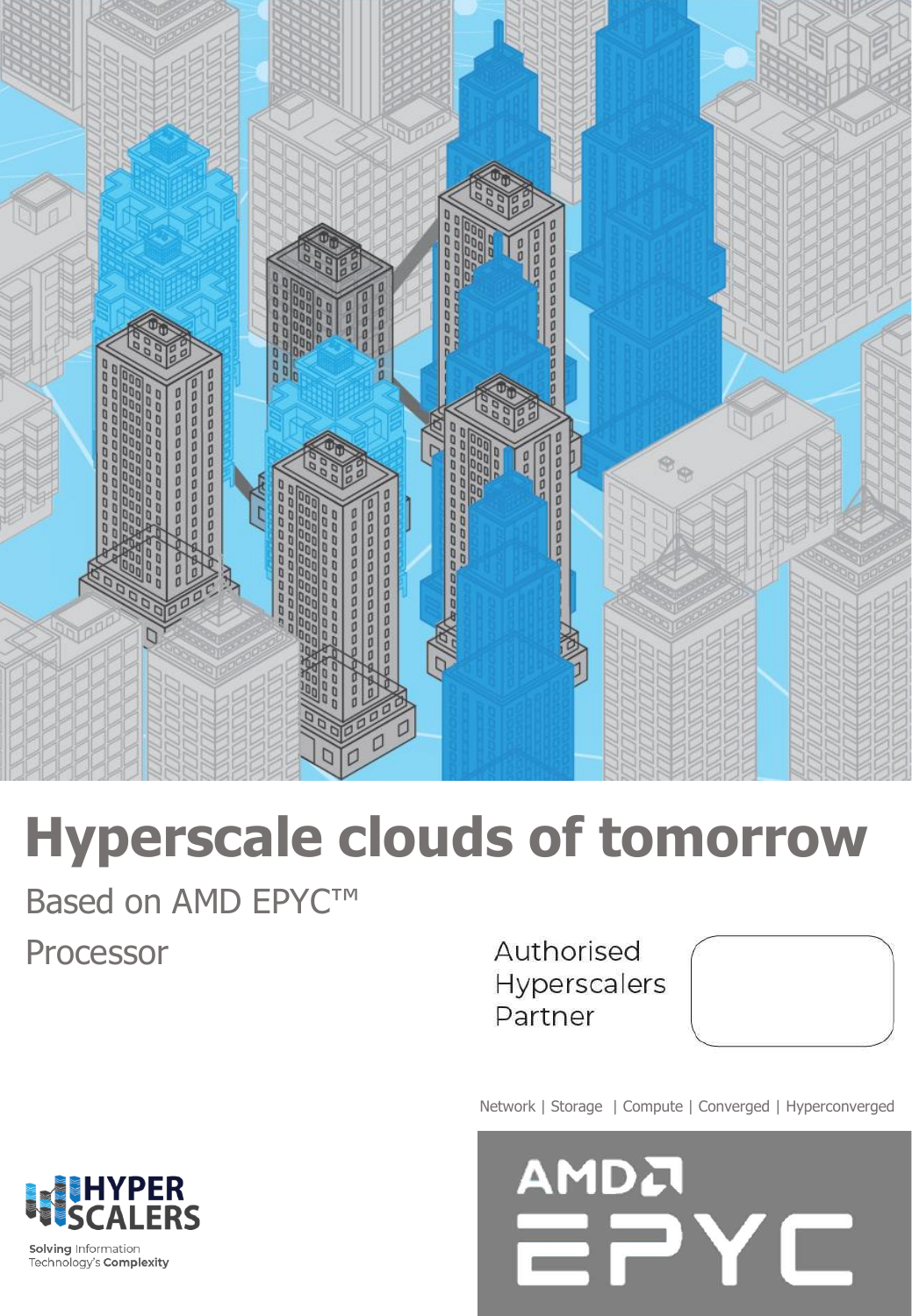# **Next Generation Network: OCP 3.0 Mezzanine**

- Up to 200GbE with
- PCIe x16 bandwidth
- Hardware optimized for Pull-Tab, Ejector and Internal lock types of OCP Mezzanine
- PCIe 4.0 ready; backward compatible with PCIe 3.0
- OCP 3.0 to OCP 2.0 adapter for legacy utilizations



# **Breakthrough Performance**

- Dual 64-core AMD EPYC<sup>™</sup> 7002 series processors score more than twice as the 2-Socket competitor in system level performance.
- The 2nd Gen EPYC™ CPU gained over 200% improvement on CPU and memory processing than the 1st Gen.

#### SpecCPU 2017 SPECrate Integer

Node performance with Integer workloads



### SpecCPU 2017 SPECrate FP

Node performance with floating point workloads





**Stream** Pure memory throughput

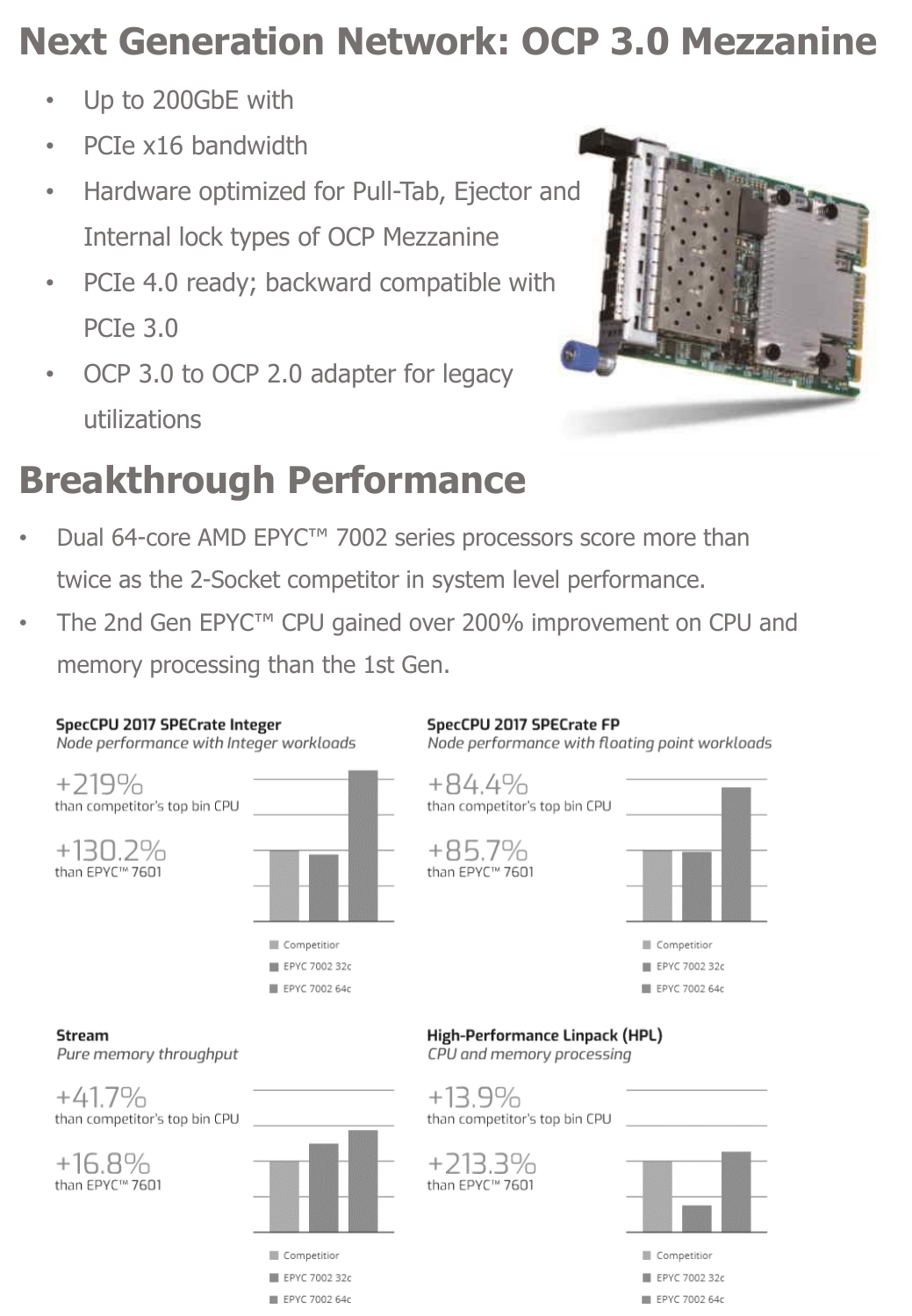# **CPU Spec to Spec Comparison**

| <b>Feature</b>                  | AMD EPYC <sup>™</sup> Processor | Competition           |
|---------------------------------|---------------------------------|-----------------------|
| Max core count per socket       | 64 cores / 128 threads          | 28 cores / 56 threads |
| <b>Max TDP</b>                  | 225W configured to 240W         | 205W                  |
| <b>Memory channels / socket</b> | 8ch, 2DPC                       | 6Ch, 2DPC             |
| <b>Memory frequency</b>         | <b>3200Mhz</b>                  | Up to 2933mhz         |
| <b>CPU interlinks</b>           | xGMI-2 16 GT/s                  | $10$ GT/s             |
| <b>PCIe Lane</b>                | <b>128 PCIe Lanes 4.0</b>       | 48 PCIe lanes 3.0     |

# **PCIe 4.0 vs PCIe 3.0**

| <b>Feature</b>                 | <b>PCIe 4.0</b>            | <b>PCIe 3.0</b>     |
|--------------------------------|----------------------------|---------------------|
| <b>Bandwidth</b>               | $16$ Gb/s                  | 8 Gb/s              |
| Throughput with PCIe x 8 slot  | <b>100</b> GbE NIC Support | 50 GbE NIC Support  |
| Throughput with PCIe x 16 slot | <b>200</b> GbE NIC Support | 100 GbE NIC Support |

### **D43K-1U Ultimate 1U Server with EPYC Performance Breakthrough**



- Dual AMD EPYC processor with up to 4TB memory capacity
- Up to 5 expansion slots optimized for PCIe 4.0 and AI workloads
- Enhanced serviceability with tool-less, hot-swap design



**OF SOFTWARE** 

**LOCK INS** 

**HARDWARE** 

**LOCK INS** 

|                        | 2.5" $SKU - 12 * U.2$ NVMe                                                                                                         | <b>3.5" SKU</b>                                                   |  |
|------------------------|------------------------------------------------------------------------------------------------------------------------------------|-------------------------------------------------------------------|--|
| <b>Processor</b>       | (2) AMD EPYC <sup>™</sup> 7002 Series Processor, up to 225W TDP (240W cTDP)                                                        |                                                                   |  |
| <b>Memory</b>          | Up to 4TB memory capacity with (32) DDR4 DIMM slots. Supporting 3200 Mhz 1DPC                                                      |                                                                   |  |
| <b>Storage</b>         | $(12)$ 2.5" U.2 SSD                                                                                                                | (4) 3.5" SATA/SAS drives<br>Optional (4) 9mm NVMe/SATA/SAS drives |  |
| <b>Network Control</b> | $(1)$ OCP 3.0 mezzanine<br>(2) 1 GbE dedicated management port                                                                     | <b>BREAK</b>                                                      |  |
| <b>Expansion Slot</b>  | (1) PCIe 4.0 x8 SAS mezzanine slot<br>(1) PCIe 4.0 x8 OCP 3.0 mezzanine SFF slot<br>(2) PCIe 4.0 x16 FHHL or (3) PCIe 4.0 x16 HHHL | <b>KOLIC</b>                                                      |  |
| <b>Form Factor</b>     | 1U Rackmount                                                                                                                       |                                                                   |  |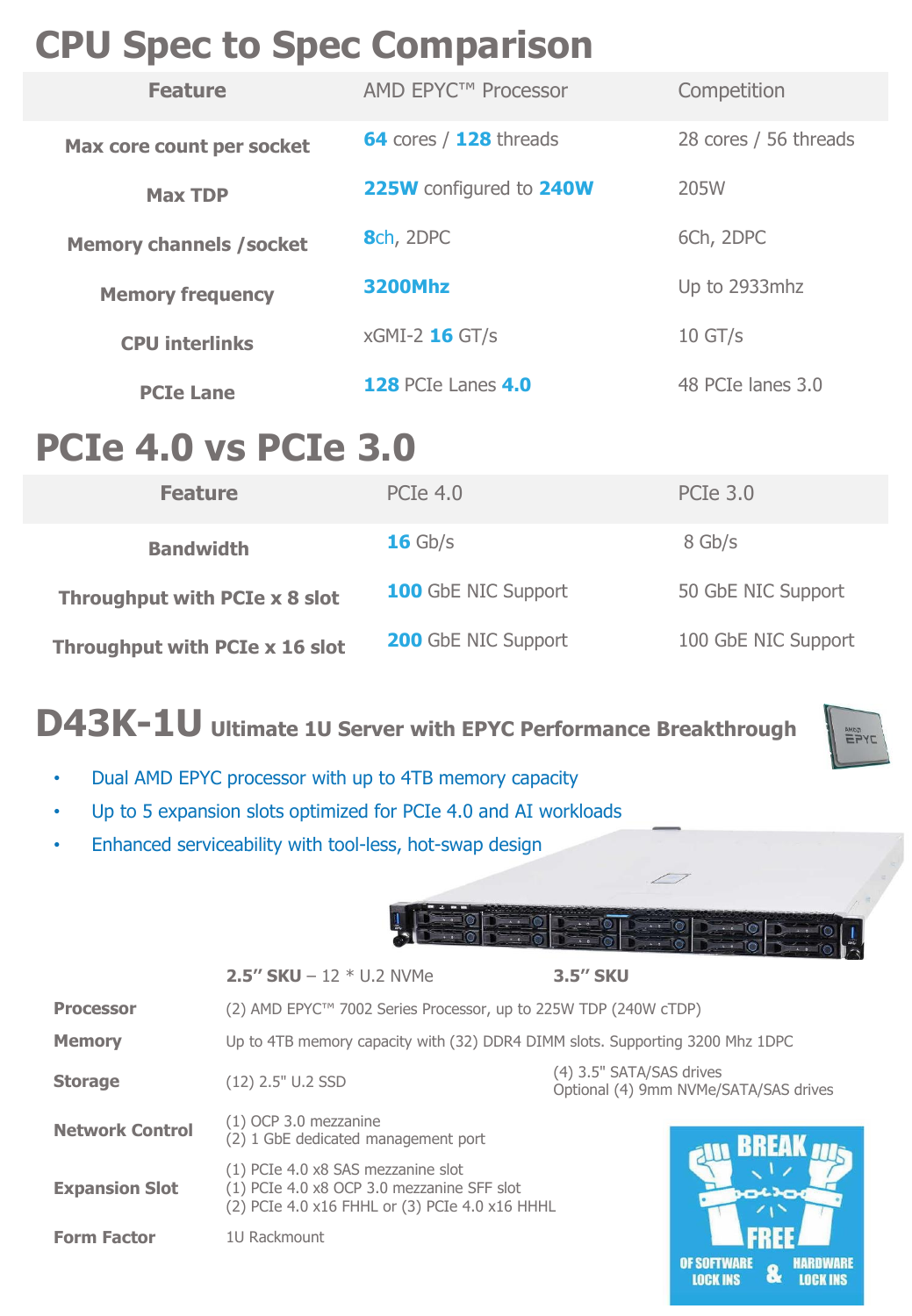# **D43KQ-2U Highly Scalable "EPYC" 2U Server Built for AI**

- Scalable configurations built for AI
- Diversified IO options for diversified workloads
- Full featured design optimized for PCIe 4.0



| <b>SKU</b>                                                                                                                      | <b>LFF Tiered SKU</b>                                                                                                                                                                                      | SFF Tiered Expander SKU                                                                        | SFF SKU - All NVMe                                                                                                                       |  |
|---------------------------------------------------------------------------------------------------------------------------------|------------------------------------------------------------------------------------------------------------------------------------------------------------------------------------------------------------|------------------------------------------------------------------------------------------------|------------------------------------------------------------------------------------------------------------------------------------------|--|
| <b>Processor</b>                                                                                                                | (2) AMD EPYC™ 7002 Series Processor, Up to 225W TDP (240W cTDP1)                                                                                                                                           |                                                                                                |                                                                                                                                          |  |
| <b>Memory</b>                                                                                                                   | Up to 4TB memory capacity with (32) DDR4 DIMM slots. Supporting up to 3200 Mhz 1DPC2.                                                                                                                      |                                                                                                |                                                                                                                                          |  |
| <b>Drive Bay</b>                                                                                                                | Front<br>(4) 3.5" SATA/SAS drives<br>(8) 3.5"/2.5" SATA/SAS/NVMe (8) 2.5" SATA/SAS/NVMe<br>drives<br>Rear (Optional)<br>$(2)$ U.2 SSD                                                                      | Front<br>$(16)$ 2.5" SATA/SAS +<br>(SAS/SATA via SAS Mezz)<br>Rear (Optional)<br>$(2)$ U.2 SSD | Front<br>$(16)$ 2.5" SATA/SAS PTP + $(8)$<br>2.5" SATA/SAS/NVME<br>(SAS/SATA via SAS Mezz)<br>Rear (Optional)<br>(2) 2.5 " SATA/NVMe SSD |  |
| <b>Expansion</b><br><b>Slot</b>                                                                                                 | (1) PCIe 4.0 x8 SAS mezzanine<br>Option 1: (2) PCIe 4.0 x16 FHHL + (4) PCIe 4.0 x8 FHHL<br>Option 2: (4) PCIe 4.0 x16 FHHL<br>Optional: (1) PCIe 4.0 x8 HHHL, (1) PCIe 4.0 x16 HHHL or (2) 2.5" rear drive |                                                                                                |                                                                                                                                          |  |
| <b>Network</b><br>$(1)$ PCIe 4.0 x8 OCP 3.0 mezz slot<br>(1) Dedicated 1 GbE management port<br><b>Controller</b>               |                                                                                                                                                                                                            |                                                                                                |                                                                                                                                          |  |
| <b>Power</b><br>1+1 High efficiency redundant hot-plug Platinum/Titanium 1600W/2200W AC PSU, 1600W -48V DC PSU<br><b>Supply</b> |                                                                                                                                                                                                            |                                                                                                |                                                                                                                                          |  |
| <b>Form Factor</b> 2U Rackmount                                                                                                 |                                                                                                                                                                                                            |                                                                                                |                                                                                                                                          |  |

# **S43KL-1U Revolutionary Single Socket Compute Server**



HYPERSCALERS.COM

amba<br>근근YC

• An "EPYC" single socket compute server to challenge traditional dual socket systems

**SFF 2.5'' SKU LFF 3.5'' SKU**

- Automate your processes with AI on a budget
- Full featured design optimized for PCIe 4.0

|                        | ƏFF 4.9 ƏNU                                                                                                                    | LEE J.J. JNU                                                      |  |
|------------------------|--------------------------------------------------------------------------------------------------------------------------------|-------------------------------------------------------------------|--|
| <b>Processor</b>       | $(1)$ AMD EPYC <sup>TM</sup> 7002 Series Processor, up to 225W TDP (240W cTDP)                                                 |                                                                   |  |
| <b>Memory</b>          | Up to 2TB memory capacity with (32) DDR4 DIMM slots. Supporting 3200 Mhz 1DPC                                                  |                                                                   |  |
| <b>Storage</b>         | (12) 2.5" hot-plug SATA/NVMe SSD                                                                                               | (4) 3.5" SATA/SAS drives<br>Optional (4) 9mm NVMe/SATA/SAS drives |  |
| <b>Network Control</b> | $(1)$ OCP 3.0 mezzanine<br>(2) 1 GbE dedicated management port                                                                 |                                                                   |  |
| <b>Expansion Slot</b>  | (1) PCIe 4.0 x8 SAS mezzanine slot<br>Option 1: (2) PCIe 4.0 x16 HHHL & (1) PCIe 4.0 x8 HHHL<br>Option 2: (2) PCIe 4.0 x16 FHH |                                                                   |  |
| <b>Form Factor</b>     | 111 Rackmount                                                                                                                  |                                                                   |  |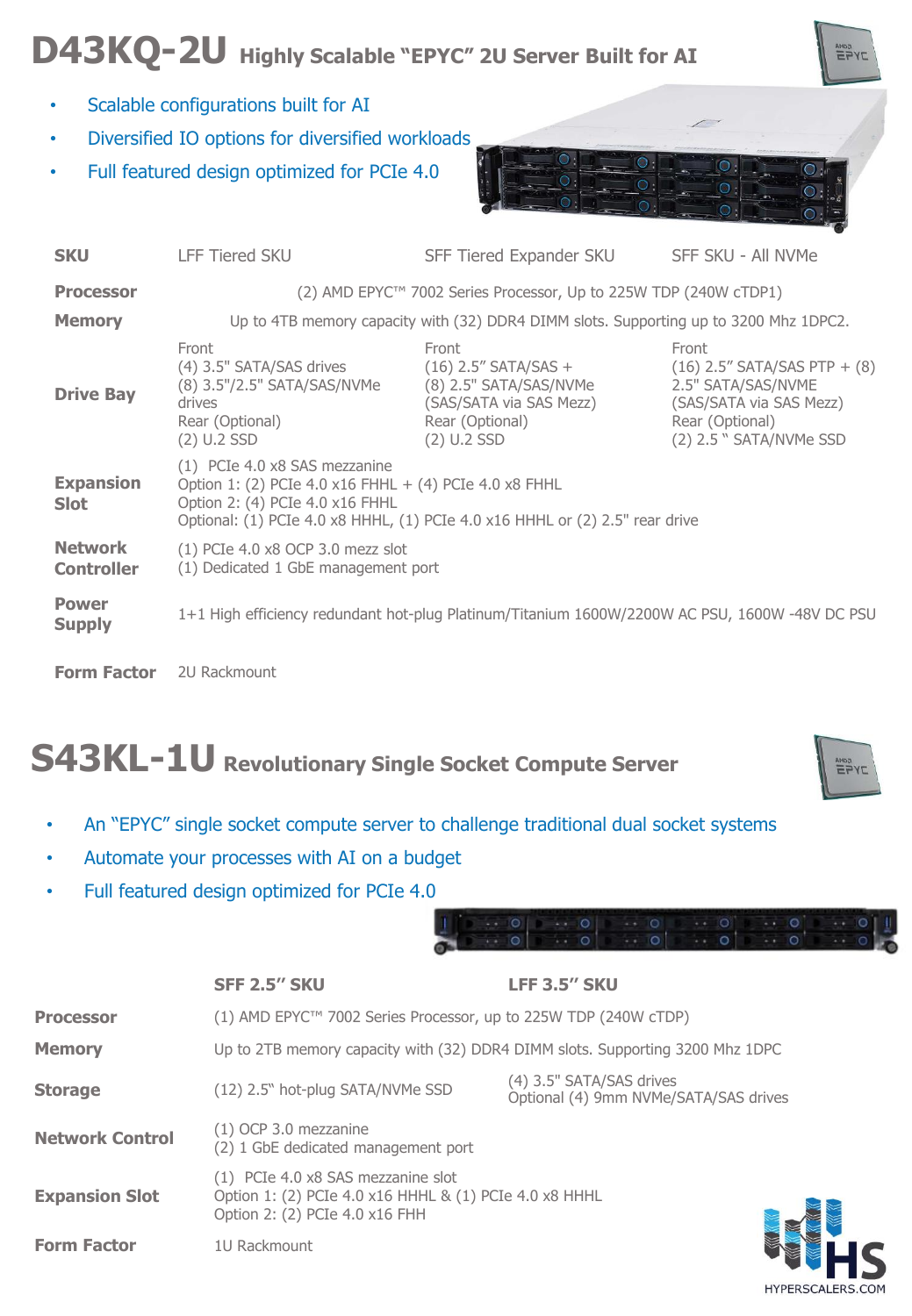### **D42A-2U All NVMe Server Perfect for CDN & Big Data Analytics**



- Perfectly compatible with both EPYC™ 7001 and 7002 Series Processors
- Supports up to 24 U.2 NVMe SSDs
- Up to two PCIe x16 slots for up to 2x 200GbE NICs
- All tool-less design with easy service motherboard tray

| <b>Processor</b>       | (1) AMD EPYC <sup>™</sup> 7002 Series Processor, up to 225W TDP (240W cTDP)                    |                                                                                                                    |  |
|------------------------|------------------------------------------------------------------------------------------------|--------------------------------------------------------------------------------------------------------------------|--|
| <b>Memory</b>          | Up to 2TB memory capacity with (32) DDR4 DIMM slots. Supporting 3200 Mhz 1DPC                  |                                                                                                                    |  |
| <b>Storage</b>         | (24) 2.5" hot-plug SATA/NVMe SSD                                                               | (20) 2.5" hot-plug SATA/NVMe SSD                                                                                   |  |
| <b>Network Control</b> | $(1)$ OCP 3.0 mezzanine<br>(2) 1 GbE dedicated management port                                 |                                                                                                                    |  |
| <b>Expansion Slot</b>  | $(1)$ PCIe 3.0 x8 OCP 2.0 mezzanine<br>Type A (1) PCIe 3.0 x16 HHHL or (2)<br>PCIe 3.0 x8 HHHL | (1) PCIe 3.0 x8 OCP 2.0 mezzanine Type A<br>(2) PCIe 3.0 x16 HHHL or (1) PCIe 3.0 x16 + (2) PCIe<br>$3.0 \times 8$ |  |
| <b>Form Factor</b>     | 1U Rackmount                                                                                   |                                                                                                                    |  |

### **S43CA-2U Density Optimized "EPYC" Multi-node Server**

- High Density server design powered by the latest AMD EPYC™ 7002 Series processors
- Single socket EPYC processor with 16 DIMMs per node optimized for computecentric Data Center requirements
- Aggregated networking infrastructure services



![](_page_4_Picture_12.jpeg)

![](_page_4_Picture_13.jpeg)

 $7Y57$ 

### **24 U.2 NVMe SKU 20 U.2 NVMe SKU**